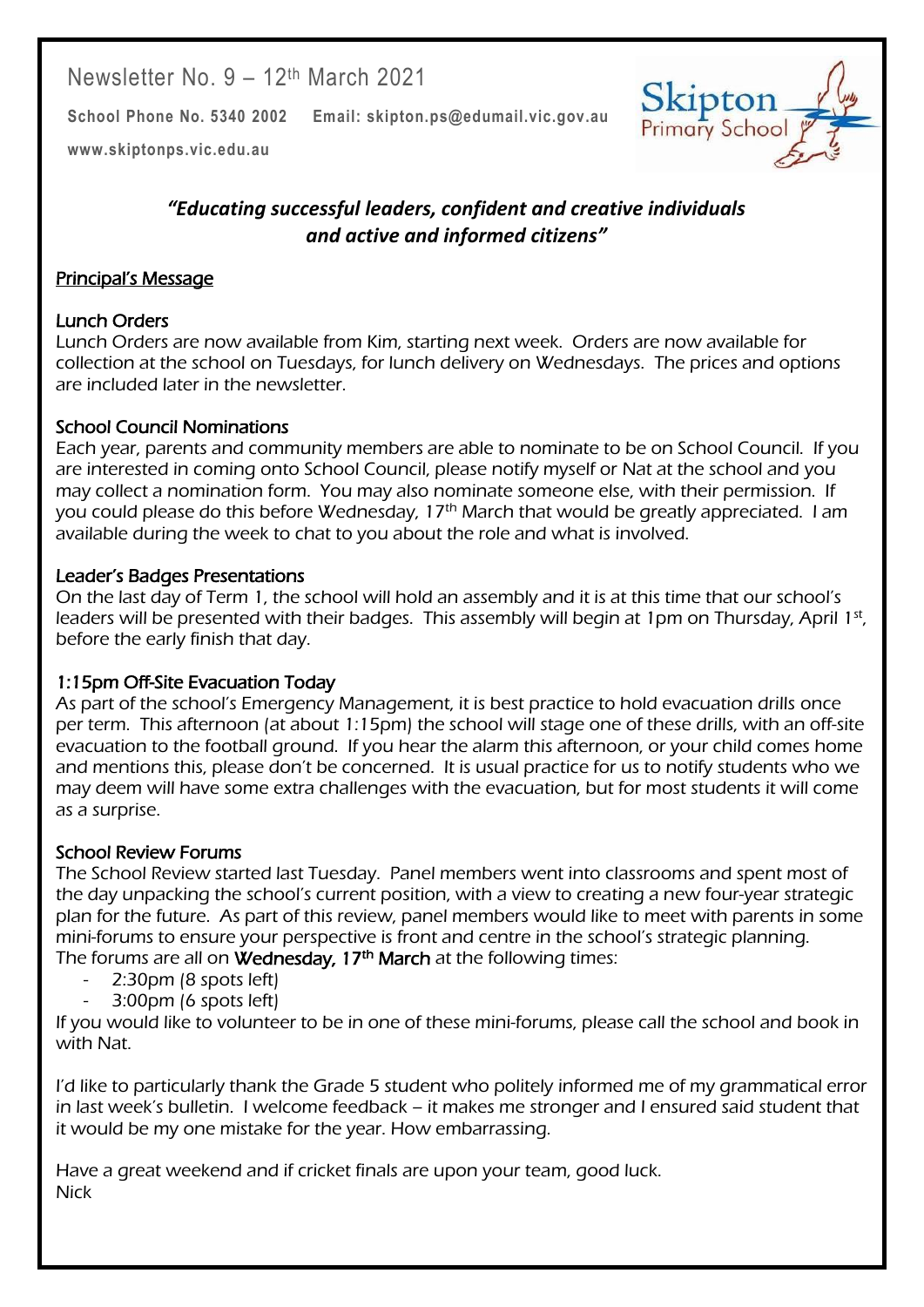#### The Next Four Learning Weeks @ Skipton:

| Term 1 Week 8  |                                         |  |  |  |
|----------------|-----------------------------------------|--|--|--|
| Mon Mar 15th   | Finance Subcommittee 8:30am             |  |  |  |
|                | Policies Subcommittee 9:15am            |  |  |  |
|                | Teaching & Learning Subcommittee 3:40pm |  |  |  |
|                | Environment Subcommittee 4:30pm         |  |  |  |
| Wed Mar 17th   | School Review - Fieldwork Day           |  |  |  |
| Thu Mar 18th   | <b>Baked Potato Lunch</b>               |  |  |  |
| Fri Mar 19th   | School Review - Final Day               |  |  |  |
| Term 1 Week 9  |                                         |  |  |  |
| Mon Mar 22nd   | School Council 6pm                      |  |  |  |
| Tue Mar 23rd   | Planning Day for Staff                  |  |  |  |
| Term 1 Week 10 |                                         |  |  |  |
| Thu Apr 1st    | Assembly & Presentation of Badges (1pm) |  |  |  |
|                | Last Day of Term 1 (1:30pm finish)      |  |  |  |
| Term 2 Week 1  |                                         |  |  |  |
| Mon Apr 19th   | Student-Free Day                        |  |  |  |
| Tue Apr 20th   | First Day of Term 2 for students        |  |  |  |
| Fri Apr 23rd   | Volunteers Afternoon Tea (2:30pm)       |  |  |  |

## **Sustainability**

Dear Parents/Carers next Tuesday 16th Grade 4 will be walking to Stewart Park to conduct testing of the creek water. I am looking for two or three volunteers to help us conduct the tests. We will leave the school at 11.40am and return at 12:35pm. Thanks Georgie

# *Net Set Go!!*

Net Set Go will once again be running in Term 2 2021. Net Set Go is aimed at Primary School aged children who are wishing to learn all about netball. It is a great way to learn the basics and practice until you are ready for real match conditions. Coaches this year are Erin Fletcher (0400998723) and Liz Barr (0406240447) who will walk the students from school to the Recreation Reserve on a Thursday afternoon, starting on Thursday the 22<sup>nd</sup> of April. Parents will need to send a permission form to school, giving Erin and Liz permission to walk your child to Net Set Go. Students must be picked up from the Rec Reserve at 4.30pm. An extra snack and plenty of water is also a good idea!



Centacare South West

# *AusKick!*

The Skipton Football Netball Club is looking for a volunteer or two to run the AusKick program for this season 2021. It generally runs for Term 2 on a Thursday night at 5pm and is open to all primary school age children. If you would be interested or like some further information please call Andrew Bodman on 0417 541 545. You would require a Working with Children's check to volunteer also. Thank you.